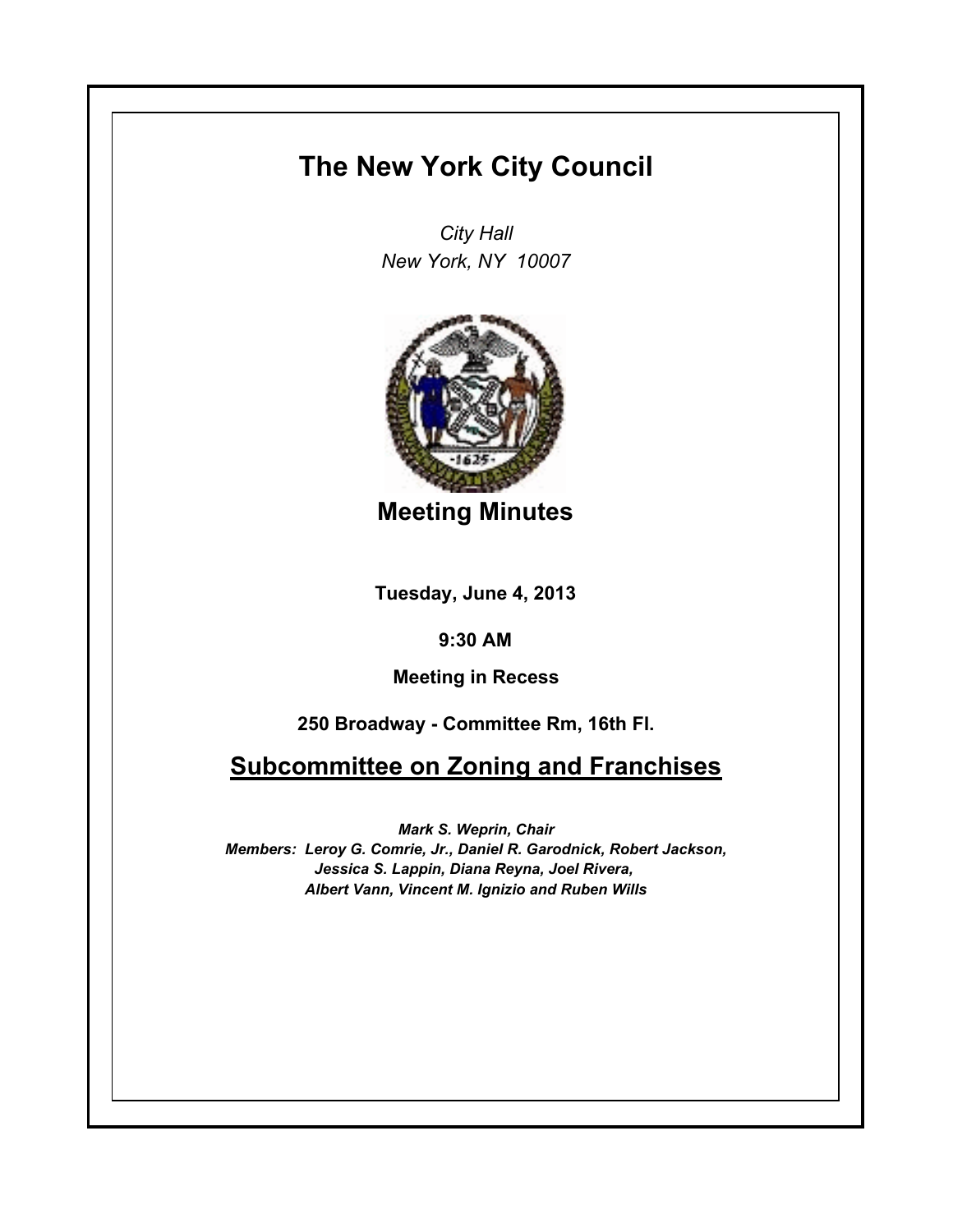# **LU 0821-2013 Application no. 20135563 GFY, Authorizing franchises for telecommunication services.**

*Attachments:* Memorandum, Land Use Calendar - Week of May 13, 2013 - May 17, 2013, Hearing Testimony - Zoning 05-13-13, Land Use Calendar - Week of June 3, 2013 - June 7, 2013, Hearing Transcript - Zoning 5-13-13, Reconvening of Zoning Subcommittee Meeting, Hearing Testimony - Zoning 6-4-13, Land Use Calendar - Week of June 17, 2013 - June 21, 2013, Hearing Transcript - Zoning 6-6-13, Hearing Transcript - Zoning 6-4-13

# **This Land Use Application was Hearing Held by Committee**

*Attachments:* Memorandum, Land Use Calendar - Week of May 13, 2013 - May 17, 2013, Hearing Testimony - Zoning 05-13-13, Land Use Calendar - Week of June 3, 2013 - June 7, 2013, Hearing Transcript - Zoning 5-13-13, Reconvening of Zoning Subcommittee Meeting, Hearing Testimony - Zoning 6-4-13, Land Use Calendar - Week of June 17, 2013 - June 21, 2013, Hearing Transcript - Zoning 6-6-13, Hearing Transcript - Zoning 6-4-13

**This Land Use Application was Recessed**

- **LU 0827-2013 Application no. 20135374 TCM, pursuant to §20-226 of the Administrative Code of the City of New York, concerning the petition of 18 Greenwich Avenue LLC, d/b/a Rosemary's, for a revocable consent to establish, maintain and operate an unenclosed sidewalk café located at 18 Greenwich Avenue, in the Borough of Manhattan, Community District 2, Council District 3. This application is subject to review and action by the Land Use Committee only if called-up by vote of the Council pursuant to Rule 11.20b of the Council and §20-226(e) of the New York City Administrative Code.**
	- *Attachments:* Land Use Calendar Week of June 3, 2013 June 7, 2013, Reconvening of Zoning Subcommittee Meeting, Land Use Calendar - June 6, 2013, Hearing Testimony - Zoning 6-4-13, Hearing Transcript - Zoning 6-6-13, Hearing Transcript - Land Use 6-6-13, Committee Report, Resolution, Hearing Transcript - Zoning 6-4-13
	- **This Land Use Application was Hearing Held by Committee**
	- *Attachments:* Land Use Calendar Week of June 3, 2013 June 7, 2013, Reconvening of Zoning Subcommittee Meeting, Land Use Calendar - June 6, 2013, Hearing Testimony - Zoning 6-4-13, Hearing Transcript - Zoning 6-6-13, Hearing Transcript - Land Use 6-6-13, Committee Report, Resolution, Hearing Transcript - Zoning 6-4-13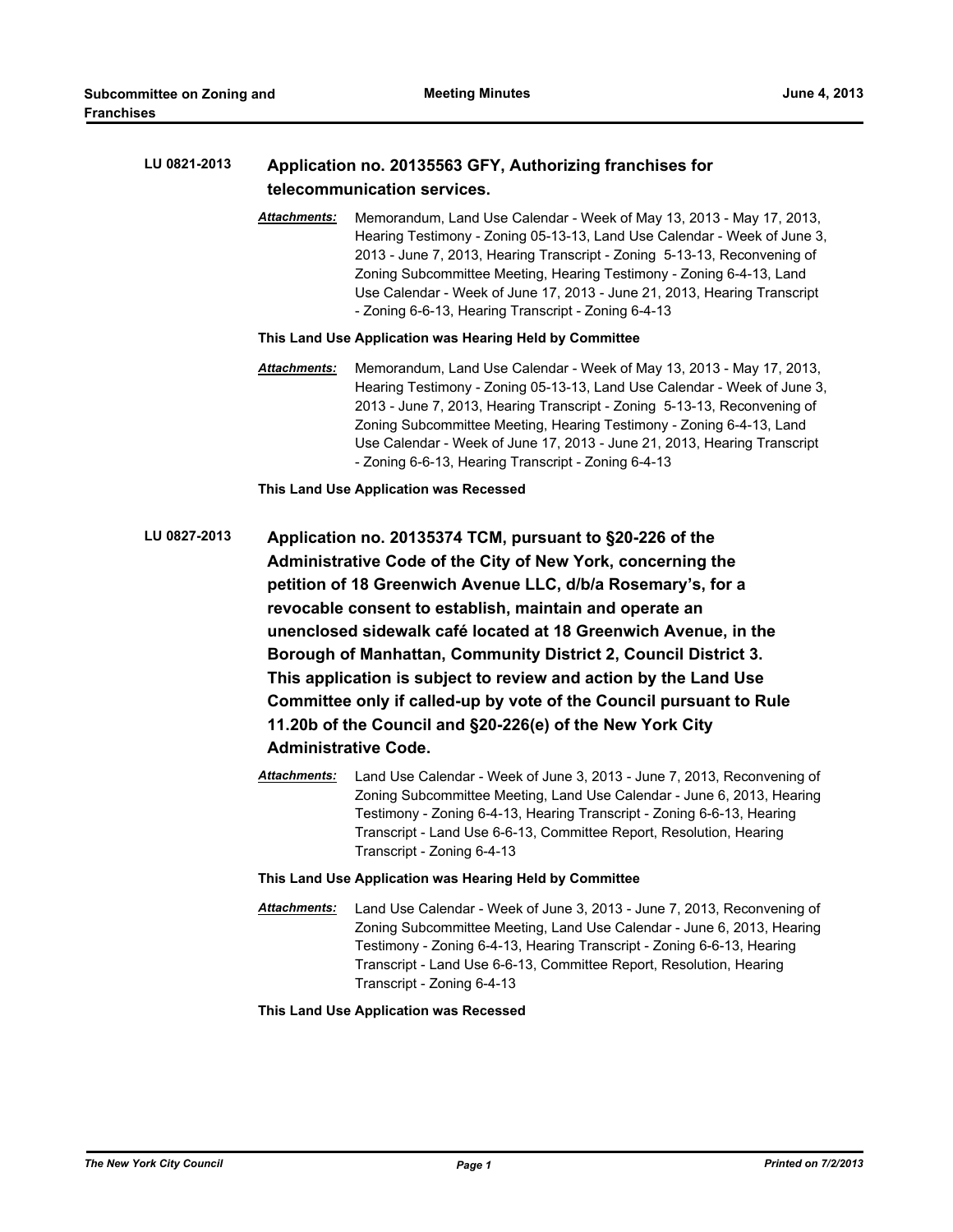| LU 0828-2013 | Application no. 20135408 TCM, pursuant to §20-226 of the<br>Administrative Code of the City of New York, concerning the<br>petition of Le Gans Restaurant, Inc., d/b/a RYU, for a revocable<br>consent to establish, maintain and operate an unenclosed sidewalk<br>café located at 46 Gansevoort Street, in the Borough of Manhattan,<br>Community District 2, Council District 3. This application is subject<br>to review and action by the Land Use Committee only if called-up<br>by vote of the Council pursuant to Rule 11.20b of the Council and<br>§20-226(e) of the New York City Administrative Code. |                                                                                                                                                                                                                                                                                                                                                                                                                                                   |  |  |  |
|--------------|------------------------------------------------------------------------------------------------------------------------------------------------------------------------------------------------------------------------------------------------------------------------------------------------------------------------------------------------------------------------------------------------------------------------------------------------------------------------------------------------------------------------------------------------------------------------------------------------------------------|---------------------------------------------------------------------------------------------------------------------------------------------------------------------------------------------------------------------------------------------------------------------------------------------------------------------------------------------------------------------------------------------------------------------------------------------------|--|--|--|
|              | Attachments:                                                                                                                                                                                                                                                                                                                                                                                                                                                                                                                                                                                                     | Land Use Calendar - Week of June 3, 2013 - June 7, 2013, Reconvening of<br>Zoning Subcommittee Meeting, Land Use Calendar - June 6, 2013, Hearing<br>Testimony - Zoning 6-4-13, Hearing Transcript - Zoning 6-6-13, Hearing<br>Transcript - Land Use 6-6-13, Committee Report, Resolution, Hearing<br>Transcript - Zoning 6-4-13                                                                                                                  |  |  |  |
|              | This Land Use Application was Hearing Held by Committee                                                                                                                                                                                                                                                                                                                                                                                                                                                                                                                                                          |                                                                                                                                                                                                                                                                                                                                                                                                                                                   |  |  |  |
|              | <u> Attachments:</u>                                                                                                                                                                                                                                                                                                                                                                                                                                                                                                                                                                                             | Land Use Calendar - Week of June 3, 2013 - June 7, 2013, Reconvening of<br>Zoning Subcommittee Meeting, Land Use Calendar - June 6, 2013, Hearing<br>Testimony - Zoning 6-4-13, Hearing Transcript - Zoning 6-6-13, Hearing<br>Transcript - Land Use 6-6-13, Committee Report, Resolution, Hearing<br>Transcript - Zoning 6-4-13                                                                                                                  |  |  |  |
|              | This Land Use Application was Recessed                                                                                                                                                                                                                                                                                                                                                                                                                                                                                                                                                                           |                                                                                                                                                                                                                                                                                                                                                                                                                                                   |  |  |  |
| LU 0829-2013 | Application No. C 130116 ZMK submitted by 22 Lafayette LLC and<br>the NYC Economic Development Corporation, pursuant to Section<br>197-c and 201 of the New York City Charter for an amendment to<br>the Zoning Map, Section No. 16c, changing a C6-1 District to a C6-2<br>District property bounded by Lafayette Avenue, Ashland Place,<br>Hanson Place, and Flatbush Avenue, in the Borough of Brooklyn,<br><b>Community District 2, Council District 35.</b>                                                                                                                                                 |                                                                                                                                                                                                                                                                                                                                                                                                                                                   |  |  |  |
|              | <u> Attachments:</u>                                                                                                                                                                                                                                                                                                                                                                                                                                                                                                                                                                                             | Land Use Calendar - Week of June 3, 2013 - June 7, 2013, Reconvening of<br>Zoning Subcommittee Meeting, Land Use Calendar - June 6, 2013, Hearing<br>Testimony - Zoning 6-4-13, Additional Hearings Added - June 12, 2013,<br>Land Use Calendar - June 12, 2013, Deferral of Meetings Scheduled for<br>June 12, 2013, Additional Hearings Added - June 17, 2013, Additional<br>Hearings Added - June 17, 2013, Land Use Calendar - June 17, 2013, |  |  |  |

**This Land Use Application was Hearing Held by Committee**

Committee Report, Resolution, Hearing Transcript - Zoning 6-6-13, Hearing

Testimony - Zoning - 6-17-13, Hearing Transcript - Zoning 6-4-13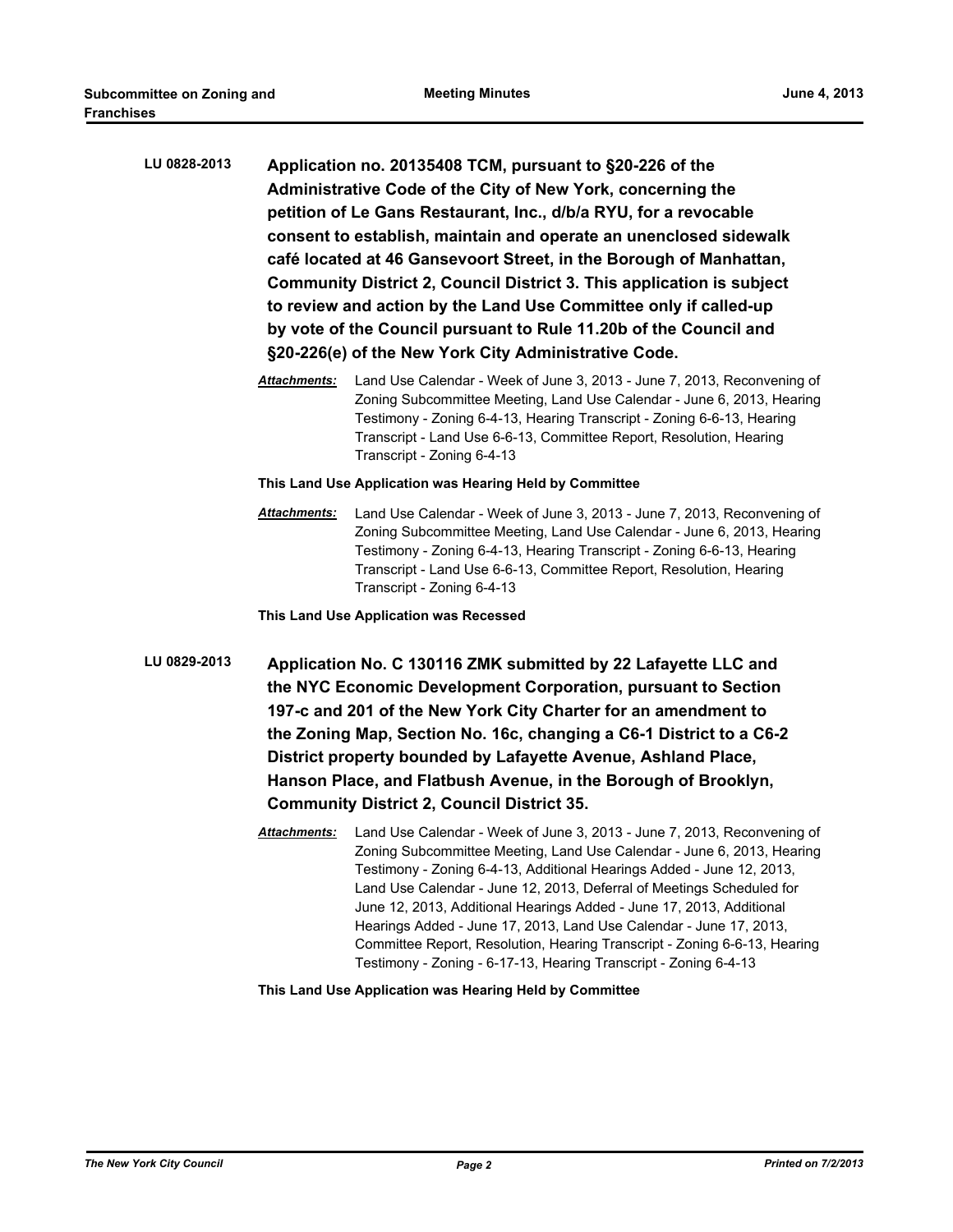*Attachments:* Land Use Calendar - Week of June 3, 2013 - June 7, 2013, Reconvening of Zoning Subcommittee Meeting, Land Use Calendar - June 6, 2013, Hearing Testimony - Zoning 6-4-13, Additional Hearings Added - June 12, 2013, Land Use Calendar - June 12, 2013, Deferral of Meetings Scheduled for June 12, 2013, Additional Hearings Added - June 17, 2013, Additional Hearings Added - June 17, 2013, Land Use Calendar - June 17, 2013, Committee Report, Resolution, Hearing Transcript - Zoning 6-6-13, Hearing Testimony - Zoning - 6-17-13, Hearing Transcript - Zoning 6-4-13

**This Land Use Application was Recessed**

**LU 0830-2013 Application No. N 130117 ZRK submitted by 22 Lafayette LLC and the NYC Economic Development Corporation, pursuant to Section 201 of the New York City Charter, for an amendment to the Zoning Resolution, relating to Article X, Chapter 1 (Special Downtown Brooklyn District), to allow special permits for use and bulk modifications for cultural uses in certain C6-2 districts, in the Borough of Brooklyn, Community District 2, Council District 35.**

> *Attachments:* Land Use Calendar - Week of June 3, 2013 - June 7, 2013, Reconvening of Zoning Subcommittee Meeting, Land Use Calendar - June 6, 2013, Hearing Testimony - Zoning 6-4-13, Additional Hearings Added - June 12, 2013, Land Use Calendar - June 12, 2013, Deferral of Meetings Scheduled for June 12, 2013, Additional Hearings Added - June 17, 2013, Additional Hearings Added - June 17, 2013, Land Use Calendar - June 17, 2013, Committee Report, Resolution, Hearing Transcript - Zoning 6-6-13, Hearing Testimony - Zoning - 6-17-13, Hearing Transcript - Zoning 6-4-13

#### **This Land Use Application was Hearing Held by Committee**

*Attachments:* Land Use Calendar - Week of June 3, 2013 - June 7, 2013, Reconvening of Zoning Subcommittee Meeting, Land Use Calendar - June 6, 2013, Hearing Testimony - Zoning 6-4-13, Additional Hearings Added - June 12, 2013, Land Use Calendar - June 12, 2013, Deferral of Meetings Scheduled for June 12, 2013, Additional Hearings Added - June 17, 2013, Additional Hearings Added - June 17, 2013, Land Use Calendar - June 17, 2013, Committee Report, Resolution, Hearing Transcript - Zoning 6-6-13, Hearing Testimony - Zoning - 6-17-13, Hearing Transcript - Zoning 6-4-13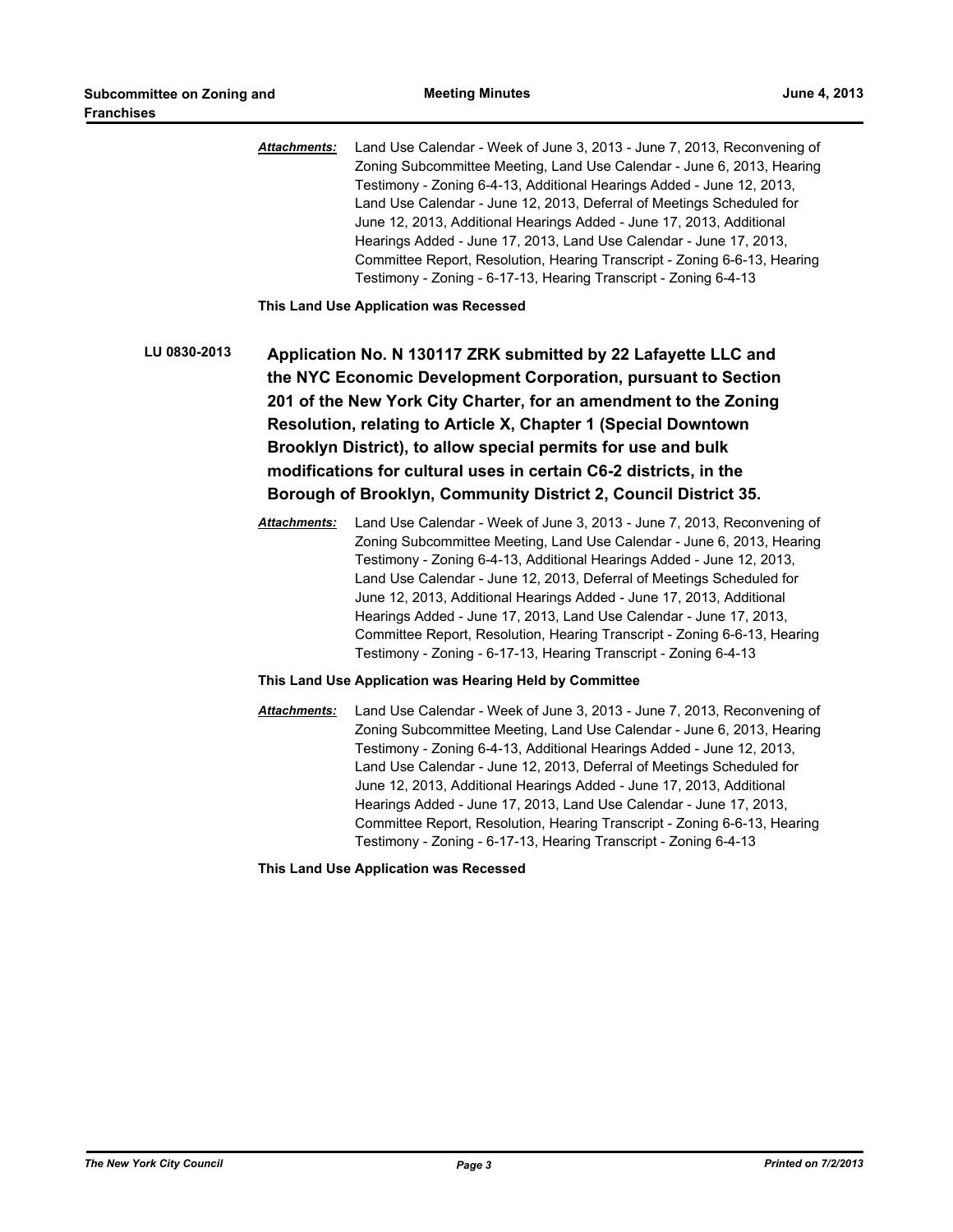| LU 0831-2013 | Application no. C 130118 ZSK submitted by 22 Lafayette LLC and        |
|--------------|-----------------------------------------------------------------------|
|              | the NYC Economic Development Corporation, pursuant to Section         |
|              | 197-c and 201 of the New York City Charter for the grant of a special |
|              | permit pursuant to Section 101-81 of the Zoning Resolution, in the    |
|              | Borough of Brooklyn, Community District 2, Council District 35.       |

*Attachments:* Land Use Calendar - Week of June 3, 2013 - June 7, 2013, Reconvening of Zoning Subcommittee Meeting, Land Use Calendar - June 6, 2013, Hearing Testimony - Zoning 6-4-13, Additional Hearings Added - June 12, 2013, Land Use Calendar - June 12, 2013, Deferral of Meetings Scheduled for June 12, 2013, Additional Hearings Added - June 17, 2013, Additional Hearings Added - June 17, 2013, Land Use Calendar - June 17, 2013, Committee Report, Resolution, Hearing Transcript - Zoning 6-6-13, Hearing Testimony - Zoning - 6-17-13, Hearing Transcript - Zoning 6-4-13

# **This Land Use Application was Hearing Held by Committee**

*Attachments:* Land Use Calendar - Week of June 3, 2013 - June 7, 2013, Reconvening of Zoning Subcommittee Meeting, Land Use Calendar - June 6, 2013, Hearing Testimony - Zoning 6-4-13, Additional Hearings Added - June 12, 2013, Land Use Calendar - June 12, 2013, Deferral of Meetings Scheduled for June 12, 2013, Additional Hearings Added - June 17, 2013, Additional Hearings Added - June 17, 2013, Land Use Calendar - June 17, 2013, Committee Report, Resolution, Hearing Transcript - Zoning 6-6-13, Hearing Testimony - Zoning - 6-17-13, Hearing Transcript - Zoning 6-4-13

**This Land Use Application was Recessed**

- **LU 0832-2013 Application No. M 840631(B) ZMK submitted by Metro Storage NY, LLC for modification to Restrictive Declaration D-100 pursuant to Section 7.01 of the Restrictive Declaration, to cancel said Restrictive Declaration to facilitate the construction of an as-of-right 4-story self-storage facility (UG 16 use) with accessory parking, on property located at 2713-2735 Knapp Street, in the Borough of Brooklyn, Community District 15, Council District 46.**
	- *Attachments:* Land Use Calendar Week of June 3, 2013 June 7, 2013, Reconvening of Zoning Subcommittee Meeting, Land Use Calendar - June 6, 2013, Hearing Testimony - Zoning 6-4-13, Hearing Transcript - Zoning 6-6-13, Hearing Transcript - Land Use 6-6-13, Committee Report, Resolution, Hearing Transcript - Zoning 6-4-13
	- **This Land Use Application was Hearing Held by Committee**
	- *Attachments:* Land Use Calendar Week of June 3, 2013 June 7, 2013, Reconvening of Zoning Subcommittee Meeting, Land Use Calendar - June 6, 2013, Hearing Testimony - Zoning 6-4-13, Hearing Transcript - Zoning 6-6-13, Hearing Transcript - Land Use 6-6-13, Committee Report, Resolution, Hearing Transcript - Zoning 6-4-13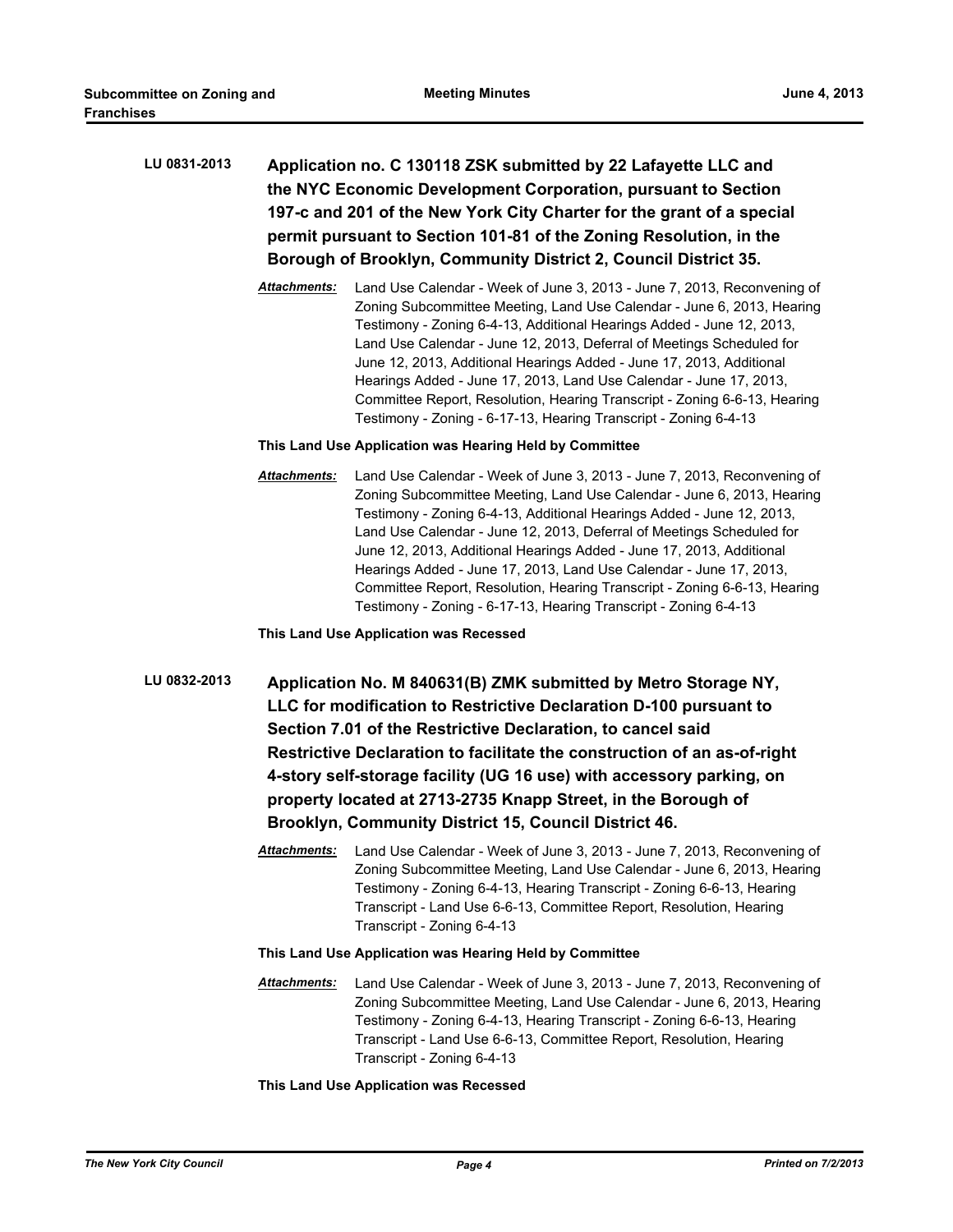| LU 0836-2013 | Application no. 20135454 TCM, pursuant to §20-226 of the<br>Administrative Code of the City of New York, concerning the<br>petition of 10th Avenue Group Inc., d/b/a 44&X-Hells Kitchen, for a<br>revocable consent to continue to maintain and operate an<br>unenclosed sidewalk café located at 622 Tenth Avenue, in the<br>Borough of Manhattan, Community District 4, Council District 3.<br>This application is subject to review and action by the Land Use<br>Committee only if called-up by vote of the Council pursuant to Rule<br>11.20b of the Council and §20-226(e) of the New York City<br><b>Administrative Code.</b> |                                                                                                                                                                                                                                                                                                                                  |  |
|--------------|--------------------------------------------------------------------------------------------------------------------------------------------------------------------------------------------------------------------------------------------------------------------------------------------------------------------------------------------------------------------------------------------------------------------------------------------------------------------------------------------------------------------------------------------------------------------------------------------------------------------------------------|----------------------------------------------------------------------------------------------------------------------------------------------------------------------------------------------------------------------------------------------------------------------------------------------------------------------------------|--|
|              | Attachments:                                                                                                                                                                                                                                                                                                                                                                                                                                                                                                                                                                                                                         | Land Use Calendar - Week of June 3, 2013 - June 7, 2013, Reconvening of<br>Zoning Subcommittee Meeting, Land Use Calendar - June 6, 2013, Hearing<br>Testimony - Zoning 6-4-13, Hearing Transcript - Zoning 6-6-13, Hearing<br>Transcript - Land Use 6-6-13, Committee Report, Resolution, Hearing<br>Transcript - Zoning 6-4-13 |  |
|              | This Land Use Application was Hearing Held by Committee                                                                                                                                                                                                                                                                                                                                                                                                                                                                                                                                                                              |                                                                                                                                                                                                                                                                                                                                  |  |
|              | <b>Attachments:</b>                                                                                                                                                                                                                                                                                                                                                                                                                                                                                                                                                                                                                  | Land Use Calendar - Week of June 3, 2013 - June 7, 2013, Reconvening of<br>Zoning Subcommittee Meeting, Land Use Calendar - June 6, 2013, Hearing<br>Testimony - Zoning 6-4-13, Hearing Transcript - Zoning 6-6-13, Hearing<br>Transcript - Land Use 6-6-13, Committee Report, Resolution, Hearing<br>Transcript - Zoning 6-4-13 |  |
|              | This Land Use Application was Recessed                                                                                                                                                                                                                                                                                                                                                                                                                                                                                                                                                                                               |                                                                                                                                                                                                                                                                                                                                  |  |
| LU 0837-2013 | Application No. N 130206(A) ZRM submitted by the Department of<br>City Planning pursuant to Section 201 of the New York City Charter,<br>for an amendment to the Zoning Resolution, relating to Article IX,<br>Chapter I (Special Lower Manhattan District), concerning privately<br>owned public spaces within the Borough of Manhattan, Community<br>District 1, Council District 1.                                                                                                                                                                                                                                               |                                                                                                                                                                                                                                                                                                                                  |  |
|              | <b>Attachments:</b>                                                                                                                                                                                                                                                                                                                                                                                                                                                                                                                                                                                                                  | Land Use Calendar - Week of June 3, 2013 - June 7, 2013, Reconvening of<br>Zoning Subcommittee Meeting, Land Use Calendar - June 6, 2013, Hearing<br>Testimony - Zoning 6-4-13, Hearing Transcript - Zoning 6-6-13, Hearing<br>Transcript - Land Use 6-6-13, Committee Report, Resolution, Hearing<br>Transcript - Zoning 6-4-13 |  |
|              | This Land Use Application was Hearing Held by Committee                                                                                                                                                                                                                                                                                                                                                                                                                                                                                                                                                                              |                                                                                                                                                                                                                                                                                                                                  |  |
|              | <b>Attachments:</b>                                                                                                                                                                                                                                                                                                                                                                                                                                                                                                                                                                                                                  | Land Use Calendar - Week of June 3, 2013 - June 7, 2013, Reconvening of<br>Zoning Subcommittee Meeting, Land Use Calendar - June 6, 2013, Hearing<br>Testimony - Zoning 6-4-13, Hearing Transcript - Zoning 6-6-13, Hearing<br>Transcript - Land Use 6-6-13, Committee Report, Resolution, Hearing<br>Transcript - Zoning 6-4-13 |  |